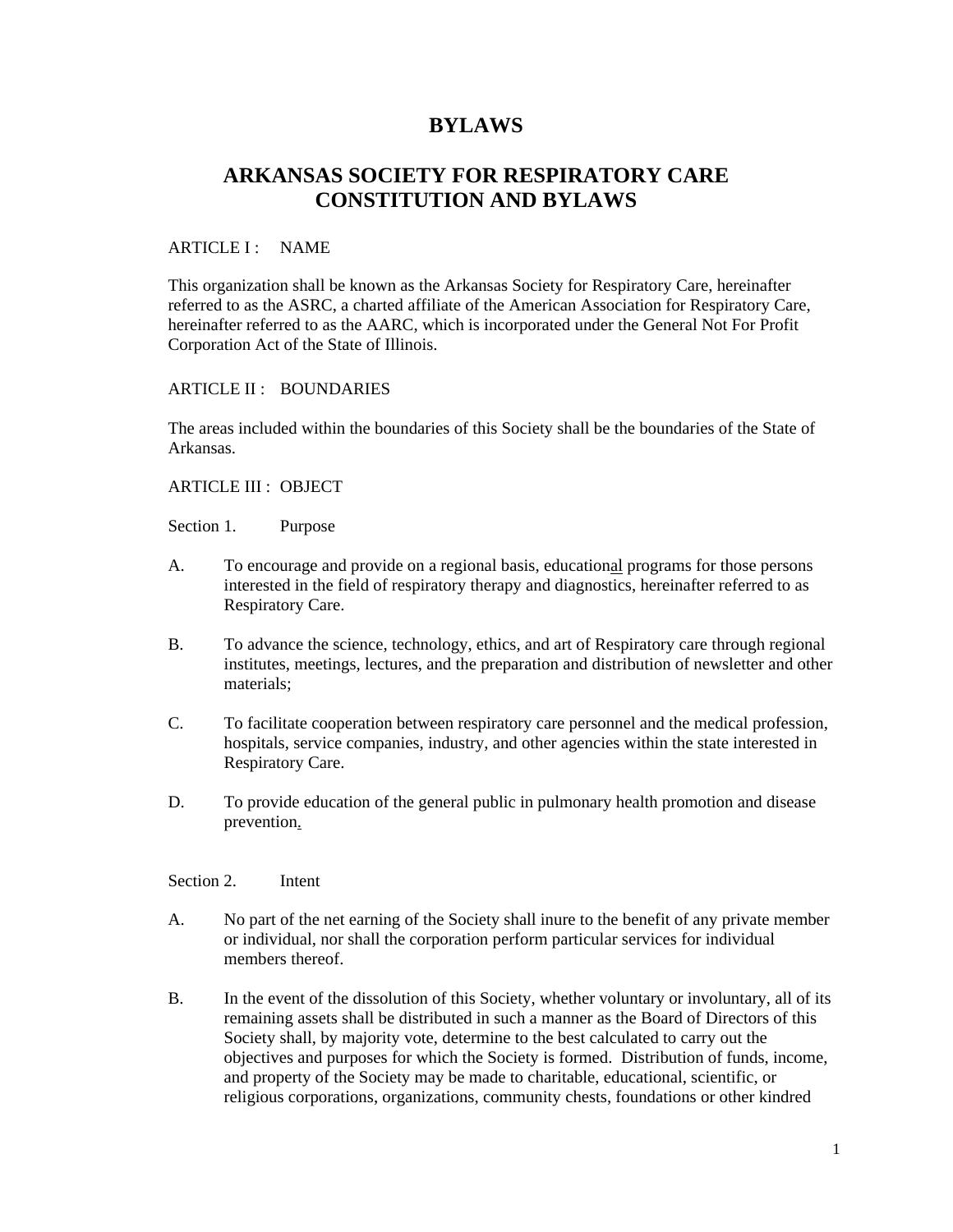institutions maintained and created for one or more of the foregoing purposes, if at the time of distribution the payees or distributes are exempt from income taxation under the provisions of Section 501, 2005, and 2552 of the Internal Revenue Code, or any later or other sections of the Internal revenue code which amend or supersede the said sections. The Society shall not commit any act which shall constitute unauthorized practice of medicine under the laws of any state in which the parent Association is incorporated.

#### ARTICLE IV : MEMBERSHIP

#### Section 1. Classes

The membership of this Society shall include three (3) classes: Active Member, Associate Member, and Special Member as described in the AARC Bylaws, Article III. The classifications and limitations of the membership shall be as defined in Article III of the AARC Bylaws.

Section 2. Eligibility

- A. An individual is eligible to be a active member of this Society if he/she is a member of the AARC as specified in Article III, Section 2 of the AARC Bylaws.
- B. An individual is eligible to be an associate member of this Society if he/she holds a position related to respiratory care but does not meet the requirements to become an active member. Associate members shall have all the rights and privileges of membership except that they shall not be entitled to hold office, vote, or serve as a director or chair of any standing committee. Associate Membership will include the following subclasses:

Student Member: Individuals will be classified as Student Members if they meet all the requirements for Associate members and are enrolled in an educational program in respiratory care accredited by an AARC-recognized agency.

Industrial Member: Individuals will be classified as Industrial members if they meet all the requirements for Associate membership and their primary occupation or business is directly or indirectly devoted to the manufacture, sales, or distribution of equipment or products which are directly or indirectly used in the area of respiratory care.

C. The Special Member category is to be the same as the Bylaws of the AARC under Article III, Section 4.

#### Section 3. Application of Membership

Application for Membership in this Society shall follow the procedure specified in Article III, Section 6 of the AARC Bylaws which shall also serve as application to this Society.

#### ARTICLE V: OFFICERS AND CHAIRPERSONS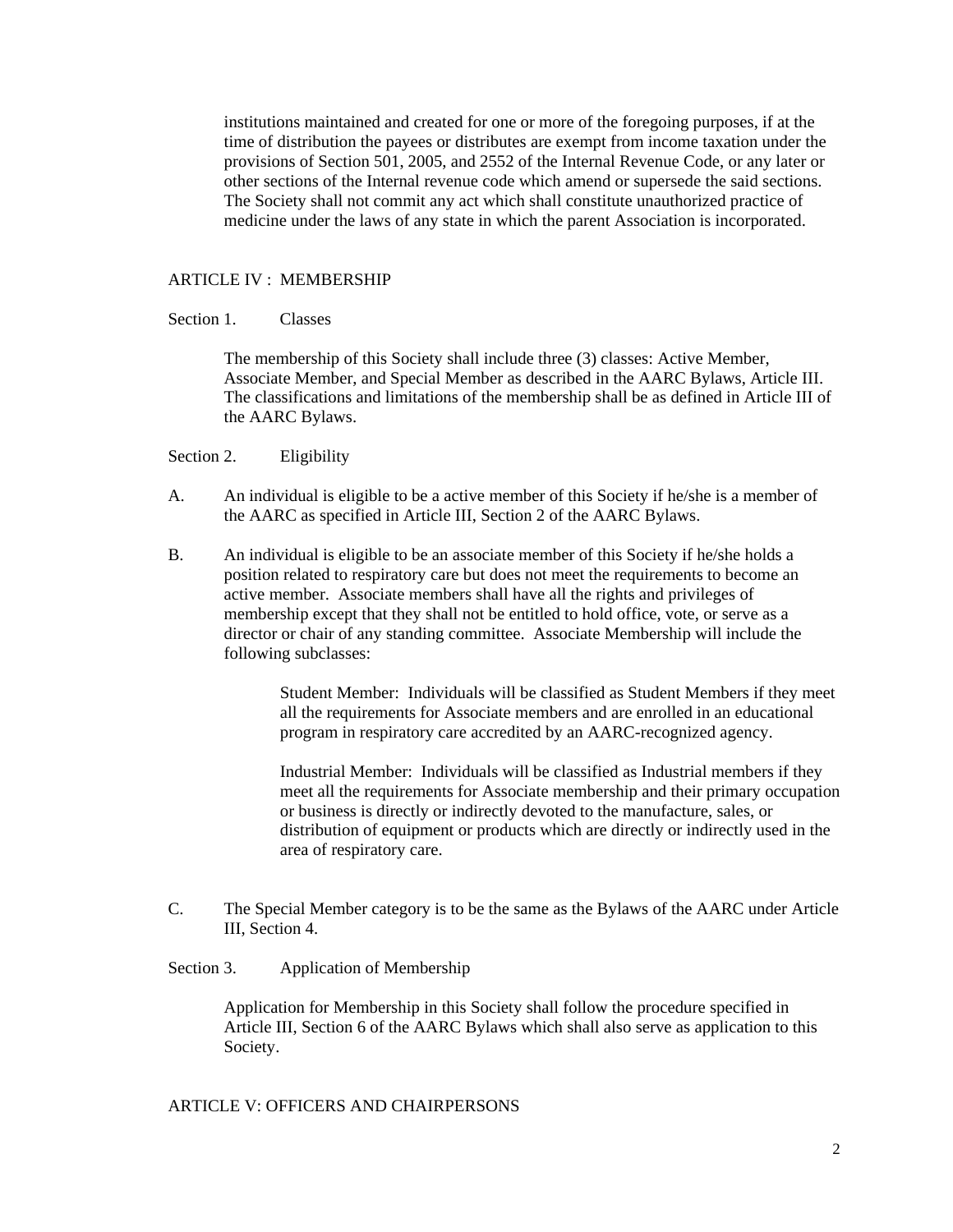Section 1. Officers

The officers of the Society shall be: a President, a President-elect, a Vice-President, the immediate Past President, a Secretary – Elect, a Secretary, a Past Secretary, a Treasurer-Elect a Treasurer, and a Past Treasurer.

#### Section 2. District Representation

Each District shall be represented on the Board of Directors by the District Chairperson. In situations where a District Chair cannot attend a Board of Directors meeting, the Vice-Chair for that District will provide representation and assume voting privileges.

#### Section 3. Term of Office

A. The term of office for Society officers shall be as follows:

Treasurer-elect: 1 year Treasurer: 2 years Past Treasurer: 1 year Secretary-Elect: 1 year Secretary: 2 years Past Secretary: 1 year President-Elect: 1 year President: 2 years Past President: 1 year Vice President: 2 years

Elections will be staggered to accommodate orderly succession of offices and provide for continuity of leadership.

The term for all officers shall begin January 1 of each year.

- B. The President-elect shall serve a one (1) year term as President-elect, a two (2) year term as President, and a one (1) year term as immediate Past President before being eligible to serve a successive term in any elected office. Thus the President-elect shall be committed to the ASRC for a term of four (4) years. The President-elect shall not serve more than two (2) consecutive rotations as President-Elect / President / Past-President, for a total a total service of 8 years.
- C. The Treasurer-Elect shall serve a one (1) year term as Treasurer-Elect immediately followed by a two (2) year term as Treasurer and a one (1) year term as Past Treasurer. Thus the Treasurer shall be committed to the ASRC for a term of four (4) years. The Treasurer shall not serve more than two (2) consecutive rotations as Treasurer-Elect / Treasurer / Past Treasurer, for a total a total service of 8 years.
- D. The Secretary-Elect shall serve a one (1) year term as Secreatry-Elect immediately followed by a two (2) year term as Secretary and a one (1) year term as Past Secreatry. Thus the Secretary shall be committed to the ASRC for a term of four (4) years. The Secretary shall not serve more than two (2) consecutive rotations as Secretary-Elect / Secretary / Past Secretary, for a total a total service of 8 years.
- E. The term of office for District Chairpersons shall begin January 1 of each year and shall be for one (1) year and not to exceed three (3) consecutive terms.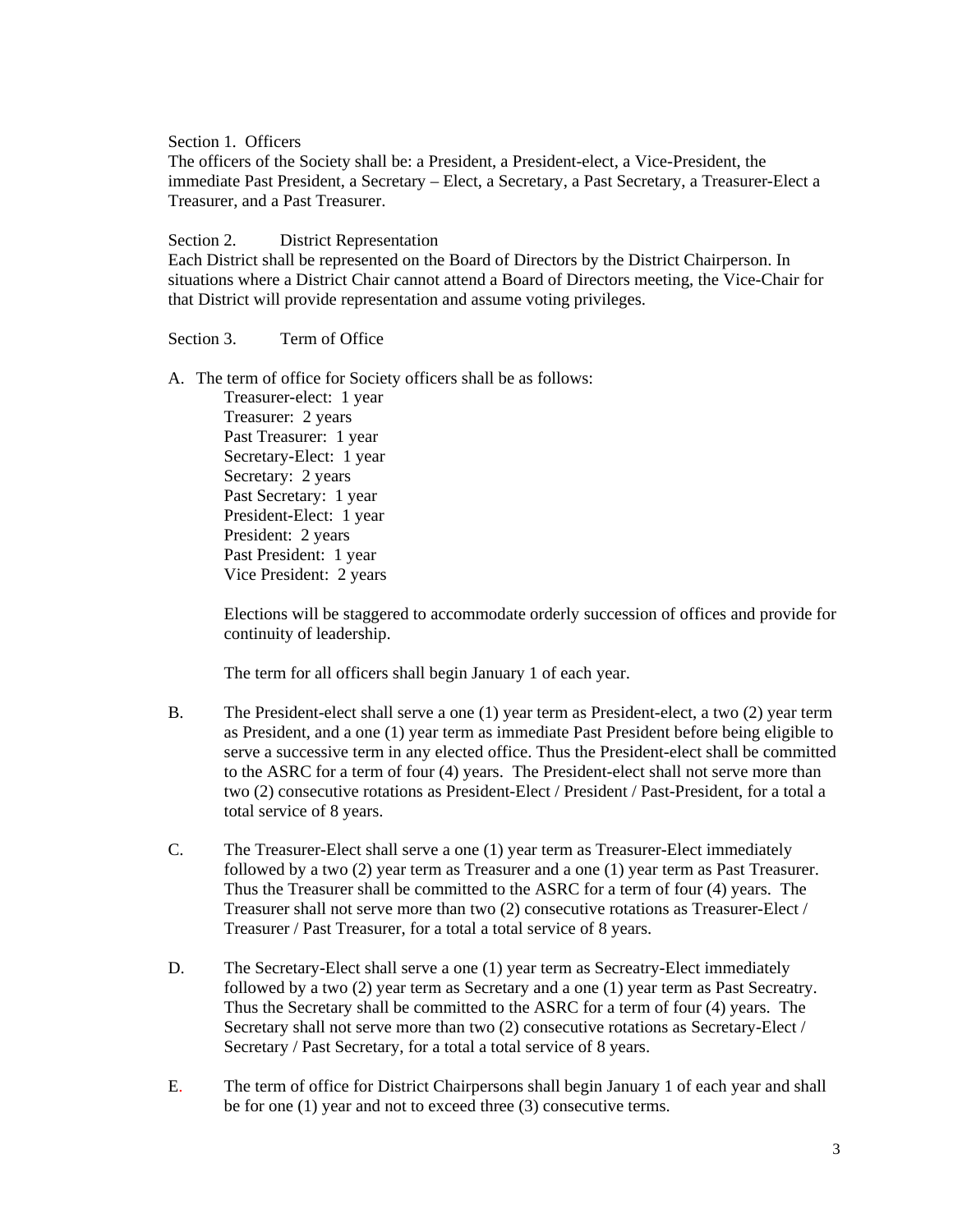#### Section 4. Vacancies in Office

- A. In the event of a vacancy in the office of President, President-elect shall become President to serve the unexpired term and shall serve the successive term as President.
- B. In the event of a vacancy in the office of the President-elect, the Vice-President shall assume only the duties, but not the office. He shall perform these duties as well as his own until a special election can be held to fill the vacancy. The election shall be held within 60 days from the date on which the office was vacated. In absence of a President-Elect and a vacancy in the office of President, the Vice President shall serve the remainder of the President's term.
- C. In the event of a vacancy in the office of the Treasurer, the Treasurer-Elect shall become Acting Treasurer, to serve the unexpired term, and shall also serve their successive term as Treasurer. In the event of a vacancy in the office of Treasurer-Elect, the Board of Directors shall elect a qualified member to fill the vacancy until the next annual election. The annual election ballot will be adjusted to include a position for the remaining unexpired term of the two (2) year Treasurer-Elect position.
- D. Any vacancy that occurs in any other office of the Board of Directors shall be filled by special election within 60 days from the date of the vacancy. A vacancy in a District Chairperson shall be administered in accordance with Article XI Section 2 of these bylaws.

#### Section 5. Duties of Officers

A. President

He/She serves as a voting member of the Board of Directors and shall preside at all meetings of the Board of Directors. He/She shall prepare an agenda for all meetings; appoint standing and special committees subject to the approval of the Board of Directors; be an ex-officio member of all committees except the Elections and Nominations committees; and, present to the Board of Directors and membership an annual report of the Society activities. The president shall be bonded and shall serve as a signatory on ASRC funds.

B. President-elect

The President-elect shall automatically succeed the president when the term ends. He/She serves as a voting member of the Board of Directors and will perform such duties as shall be assigned by the President or the Board of Directors and also serve his/her term as an active member of the Program Committee.

# C. Vice-President

He/She serves as a voting member of the Board of Directors and will be the liaison of the district chairpersons which involves frequent communication, direction, and support for them. He/She will report communications and activities from the districts to the President monthly. In the event of a vacancy in the office of President-elect, the Vice President shall assume the duties, but not the office of the President-elect, and shall also continue to serve as Vice President until the next scheduled election. The Vice President will assume the duties and responsibilities, but not the office of the President if the Presidency should be vacated and the office of President-elect is unfilled.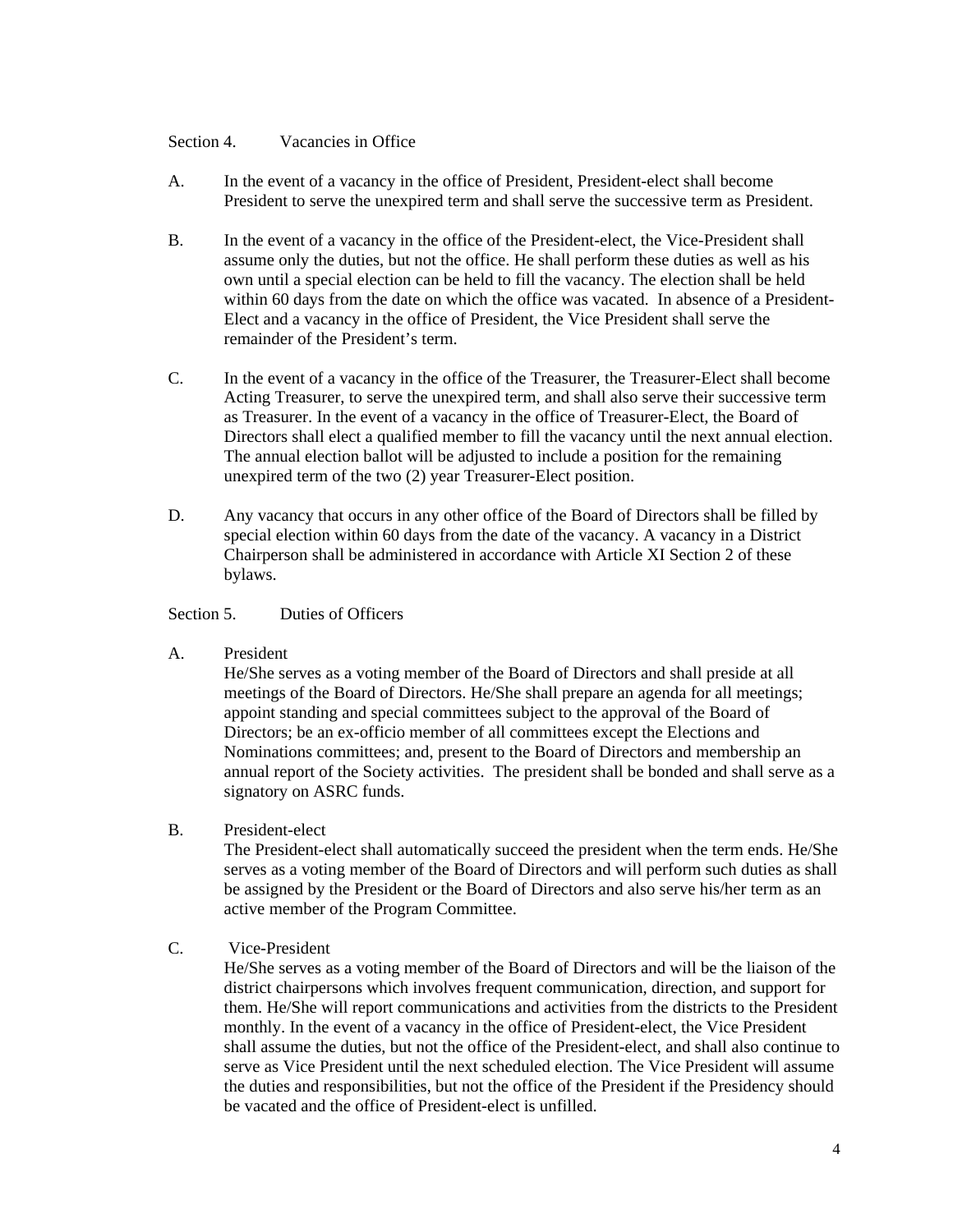#### D. Treasurer

The treasurer shall be bonded and serves as a voting member of the Board of Directors. He/she shall have charge of all funds and securities of the Society; endorsing checks, notes, or other orders for payment of bills; disbursing funds as authorized by the Board of Directors and/or in accordance with the adopted budget; depositing funds as the Board of Directors may designate. He/She shall see that full and accurate accounts are kept and submit monthly trial balances to the Secretary within twenty (20) days after the monthly closing of the books; make a written quarterly financial report to the quarterly meetings of the Board of Directors.

#### E. Treasurer-Elect

Treasurer-Elect: The Treasurer-Elect shall be bonded. He/she shall chair the Budget/Audit Committee and assist the Treasurer in the performance of her/his duties. The Treasurer -Elect shall serve as a voting member of the Board in the Treasurer's absence.

# F. Past Treasurer

Past Treasurer: The Past Treasurer shall serve on the Budget/Audit Committee and assist the Treasurer in the performance of her/his duties.

#### G. Secretary

The Secretary shall have charge of keeping the minutes of the Board of Directors' regular business meetings and the annual business meeting, submitting a copy of the minutes of every meeting of the governing body and other business of the Society to the Executive Office of the AARC within thirty (30) days following the meeting; executing the general correspondence; affixing the corporate seal on documents so requiring, and in general, performing all duties as from time to time shall be assigned by the President or the Board of Directors.

#### H. Secretary-Elect

 The Secretary-Elect is successor to the office of Secretary when the Secretary's term of office expires. He/she shall assist the Secretary in the fulfillment of his/her responsibilities; attend Board of Directors meetings as a non-voting member; and record minutes of Board of Directors meetings in the Secretary's absence. The Secretary-Elect shall serve as a voting member of the Board in the Secretary's absence.

#### I. Past Secretary

The Past Secretary serves as advisor to the Secretary and shall assist the Secretary as requested in the fulfillment of his/her responsibilities. He/she shall assist the Secretary-Elect in the transition into the office of Secretary.

#### J. Past President

The Past President (ASRC President the former year) is serves as a voting member of the Board of Directors, and serves in an advisory capacity to the Board of Directors.

# K. Signatories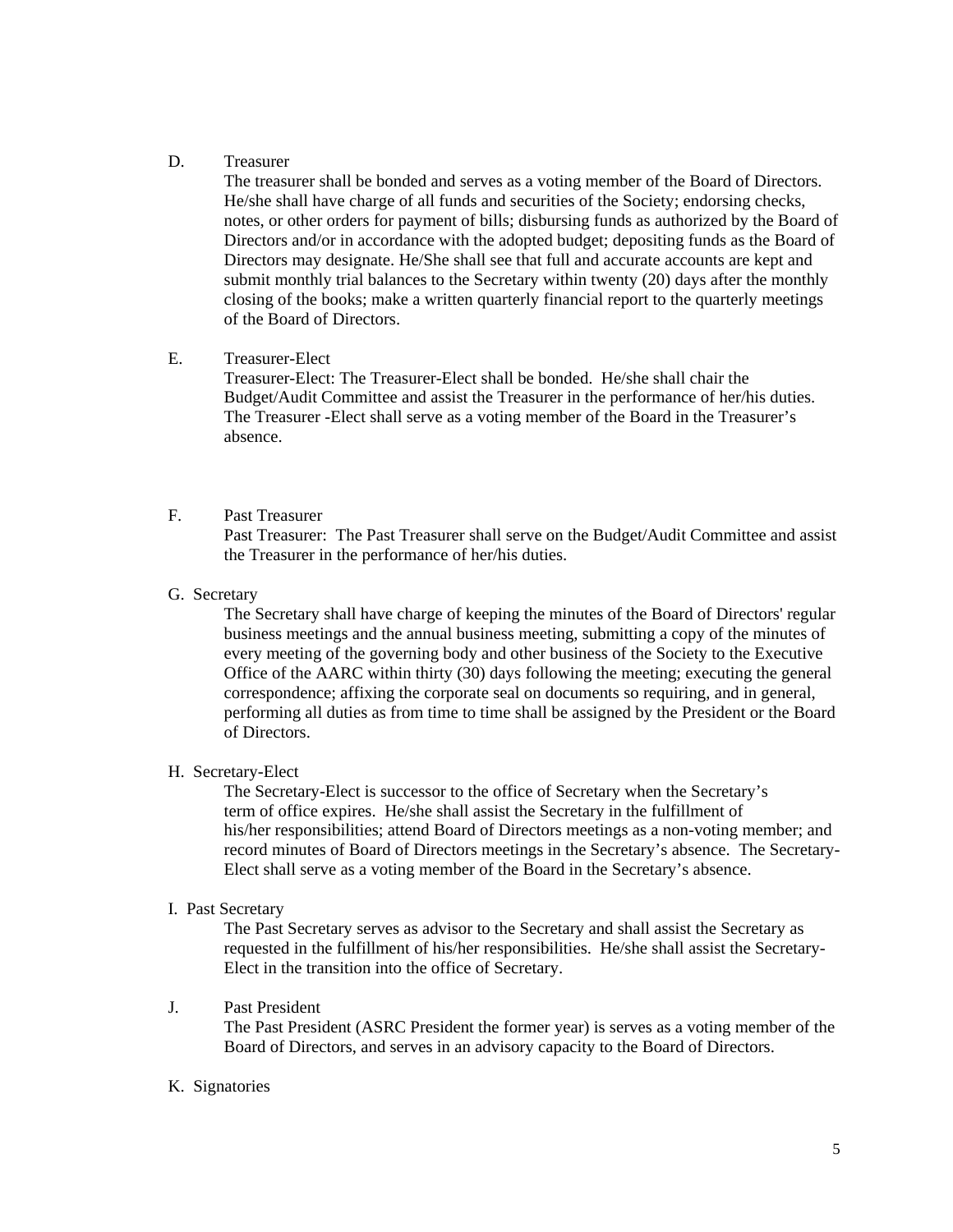The following officers / members shall be bonded and serve as signatories for Society funds:

President, Past President, Treasurer, Program Committee Chairperson.

## ARTICLE VI: NOMINATIONS AND ELECTIONS

Section 1. Nominations / Elections

- A. The President shall appoint an impartial Nominations / Elections Committee which shall arrange and conduct nominations and elections. The results of the election shall be made public at the annual business meeting.
- B. This Committee shall consist of three (3) active members who shall serve for a term of one (1) year.
- C. This Committee shall prepare for approval by the Board of Directors a slate of officers, district representatives, and delegates for the annual election.
- D. It shall be the duty of the Committee to make the final critical appraisal of candidates to see that the nominations are in the best interests of the AARC and the Society through a consideration of personal qualifications and geographical representations as applicable.

Section 2. Nominations

- A. Elections of officers shall be staggered to accommodate orderly succession of offices and provide for continuity of leadership. Biennially, the Nominating Committee shall place in nomination the names of at least one (1) person for the offices of President-elect, Vice-President, Secretary-Elect, Treasurer-Elect and Delegate. Annually, the Nominating Committee shall place in nomination at least one person for the office of District Vice-Chairperson.
- B. Only Active or Life Members in good standing shall be eligible for nomination.
- C. District Representatives must be employed in the district in which they are nominated to serve.
- D. The Committee shall provide a pertinent biographical sketch of each nominee's professional activities and services to the organization, all of which shall be a part of the ballot.

#### Section 3. Elections

A. At the direction of the Society's Board of Directors, the vote shall be so designed as to be a secret ballot, either electronically or by mail, distributed to members in good standing at their last address of record with provisions for write-in votes of each office. The deadline date shall be clearly indicated on the ballot. Ballots, to be acceptable, must be received on or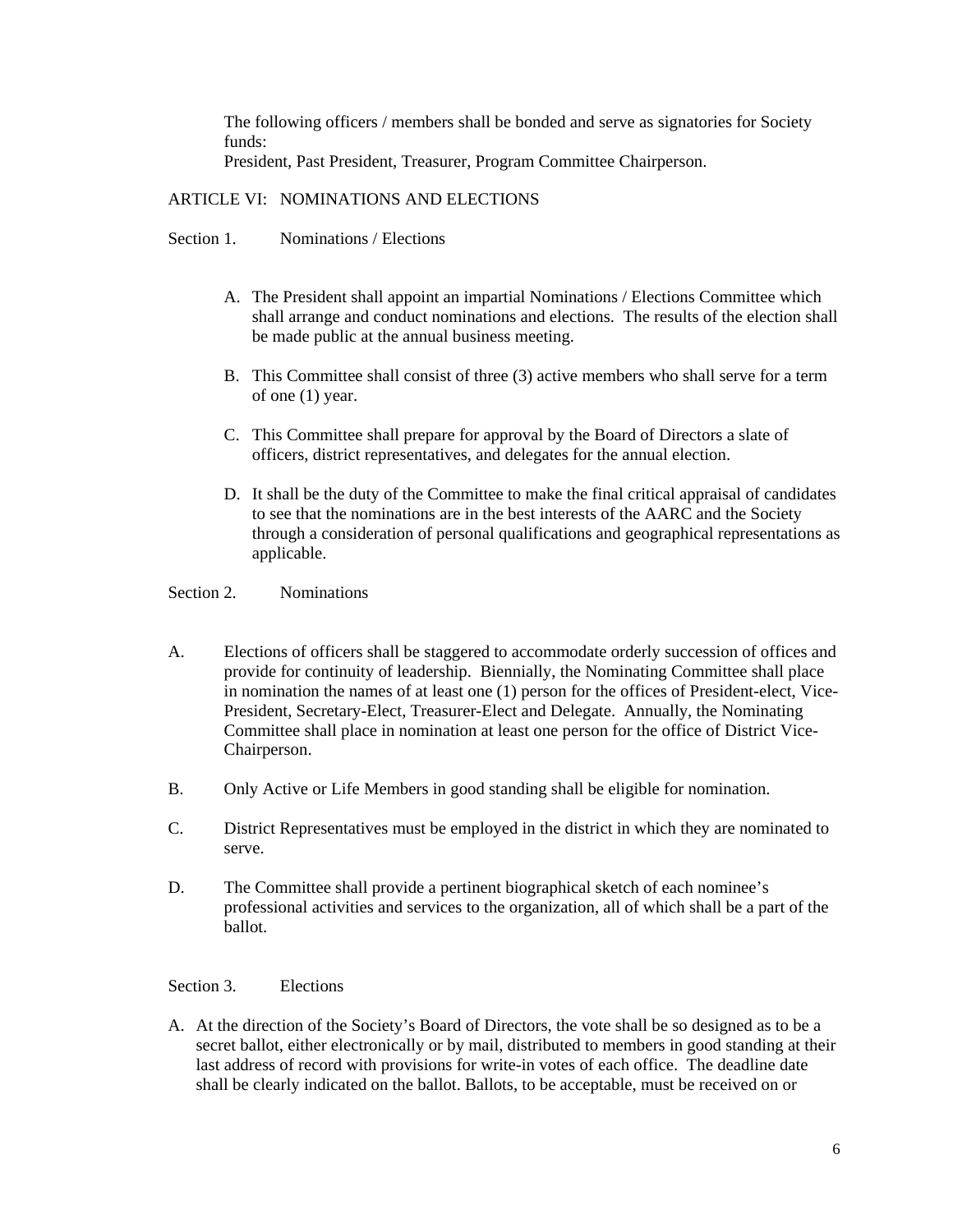before the deadline.

- B. Society elections shall be determined by a majority of votes cast. A tie vote shall be decided by lot.
- C. Any Elections' Committee member who accepts a nomination must resign from the Elections Committee.

# ARTICLE VII: BOARD OF DIRECTORS

Section 1. Composition and Powers

- A. The executive government of this Society shall be vested in a Board of ten (10) Active or Life Members consisting of the President, President-elect, Vice-President, Secretary, Treasurer, Immediate Past-President, and four (4) District Chairpersons. The Delegates shall be non-voting members of the Society Board of Directors.
- B. The President shall be Chairperson and presiding officer of the Board of Directors. He/She shall invite in writing such individuals to the meetings of the Board as he shall deem necessary, with the privilege of voice but not vote.
- C. Upon refusal or neglect of any member of the Board to perform the duties of that office or for any conduct deemed prejudicial to the Society, the Board of Directors shall have the power to declare an office vacant by a two-thirds (2/3) vote. Written notice shall be given to the member within ten (10) days of such action that the office has been declared vacant.

Section 2. Duties

- A. Supervise all business and activity of the Society within the limitations of these Bylaws.
- B. Adopt and rescind standing rules, policies and procedures of the Society.
- C. Determine remuneration, stipends, Annual Business Meeting fees for the following year, and other related matters, after consideration of the budget.

# Section 3. Meetings

- A. The Board of Directors shall hold the annual business meeting at the time of the annual educational seminar and shall not hold fewer than four (4) regular and separate meetings during the calendar year.
- B. Special meetings of the Board of Directors shall be called by the President at such times as the business of the Society shall require, or upon written request of three (3) members of the Board of Directors filed with the President and Secretary of the Society.
- C. A majority of the Board of Directors shall constitute a quorum at any meeting of the board providing that the president and / or the vice-president is present.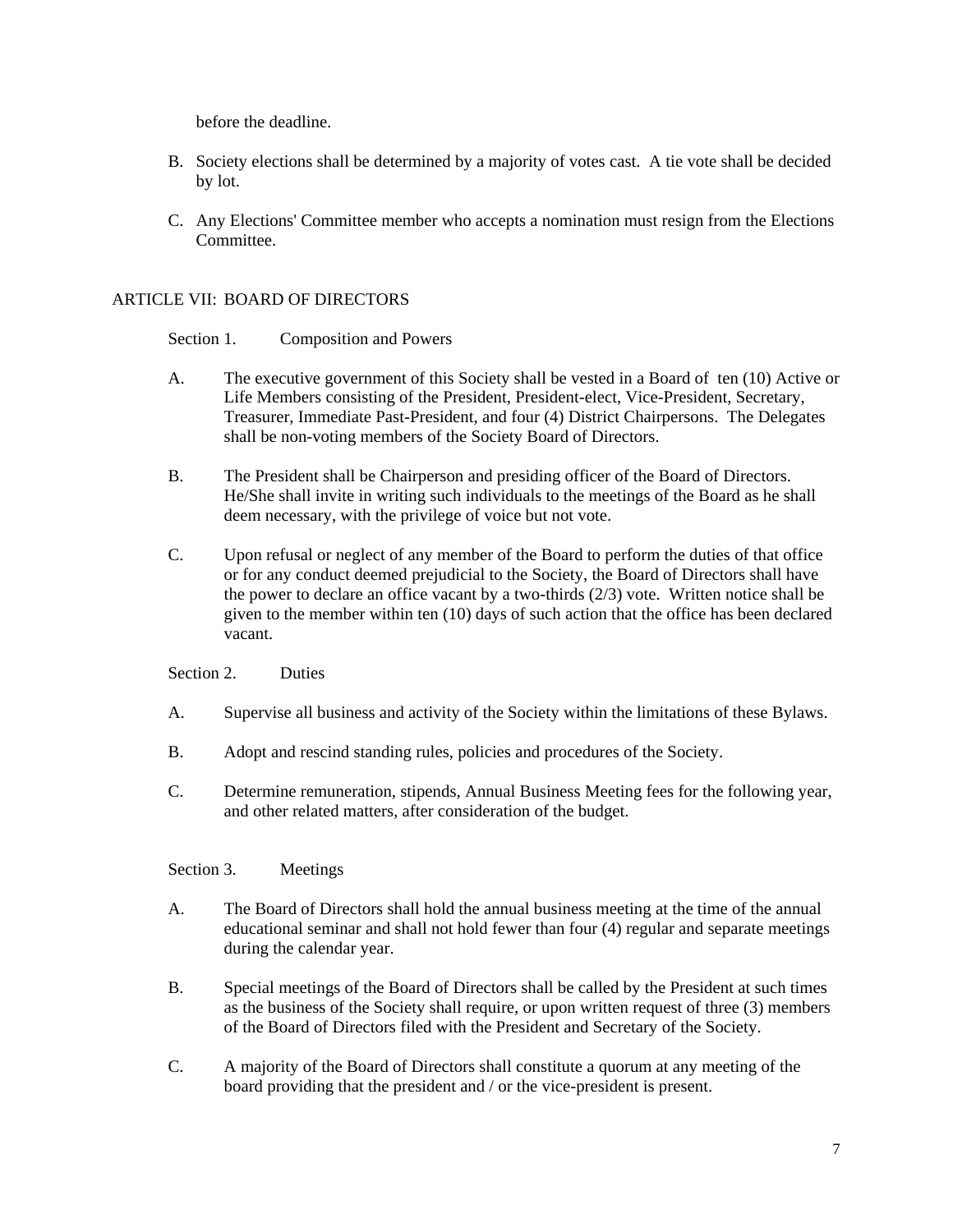D. The Board of Directors shall have the power to call an executive session. The executive session shall include only members of the Board of Directors and those individuals invited by the Board of Directors to attend. The executive session shall be held only in conjunction with regularly scheduled or specially scheduled meetings. The purpose of an executive session shall be to discuss recommendations from the Judicial Legislative Committee, or sensitive subjects/actions that would better serve the state society to be carried out discreetly. These subjects and actions shall include, but not be limited to: recommendations from the Judicial-Legislative Committee, declaring an office vacant, removal of any committee chairperson from duty, requests from individual members to the Board of Directors of the ASRC of a personal nature, actions concerning a member of the Board of Directors at which time the Board member in question shall be asked to remove him/herself from the session.

The Board of Directors shall not record, for the minutes, any discussions held during the executive session. Board members present during the executive session shall not discuss with any individual the proceedings taking place during the executive session. Violation of this statement will result in action from the ASRC Judicial-Legislative Committee and may result in revocation of membership in the ASRC.

Section 4. Electronic Voting

- A. Whenever, in the judgment of the Board of Directors, it is necessary to present any business to the membership prior to the next regular or annual business meeting, the Board of Directors may, unless otherwise required by these Bylaws, instruct the Elections Committee to conduct a vote of the membership by electronic means. Electronic means may include, but not be limited to, email, phone, computer or online survey. The question thus presented shall be determined according to a majority of the valid votes received, or a change in the Bylaws, when a two-thirds (2/3) majority of valid votes received is required. Any and all action approved by the members in accordance with the requirements of this Article shall be binding upon each member thereof.
- B. Whenever, in the judgment of the President, it is necessary to present any business to the Board via electronic means, the President shall adhere to the following guidelines. The President shall contact every member and explain the consequences of the vote. The President shall obtain a yes or no to the question and record by name the responses. An explanation of the question and the vote itself shall be recorded in the next regular Board of Directors meeting minutes.

# Section 5. Multiple Offices

No officer or delegates shall hold District office simultaneously and no Past President shall hold any elected office until his/her term is expired.

# ARTICLE VIII: ANNUAL BUSINESS MEETING

Section 1. Date and Place

A. The Society shall hold an annual business meeting during the annual educational seminar; additional meetings may be held as required to fulfill the objectives of the Society.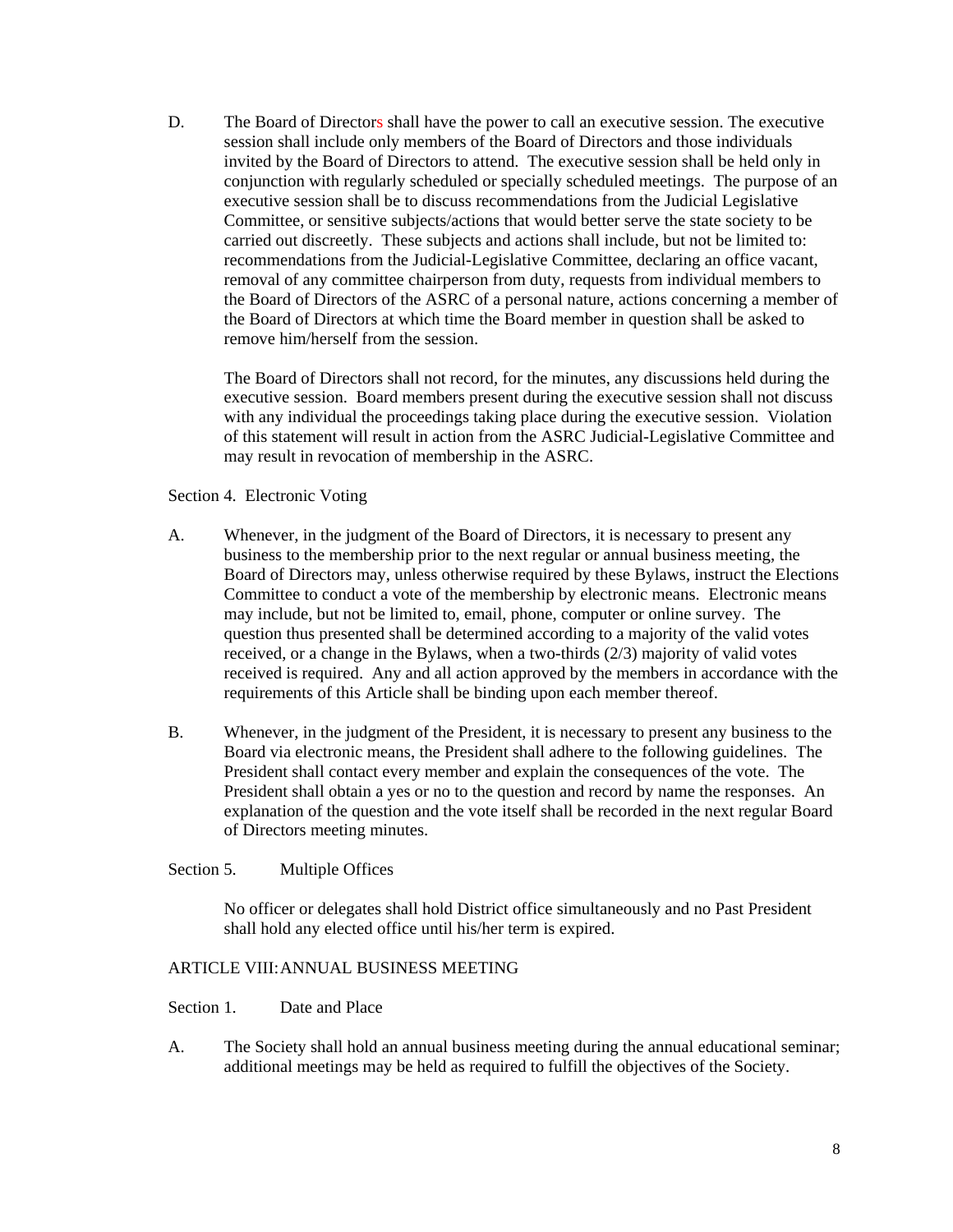B. The date and place of the annual business meeting and additional meetings shall be decided in advance by the Board of Directors and must be within the boundaries of the state of Arkansas. In the event of a major emergency the Board of Directors shall cancel the scheduled meeting, set a new date and place if feasible, or conduct the business or the meeting by mail or electronic notification provided the material is sent in the same words to the voting membership.

#### Section 2. Purpose

The annual business meeting shall be for the purpose of receiving reports of officers and committees, the results of the election, and for other business brought by the President.

#### Section 3. Notification

Written notice of the time and place of the annual business meeting shall be sent to all members of the Society not fewer than forty-five (45) days prior to the Meeting.

#### ARTICLE IX: SOCIETY DELEGATES TO THE AARC HOUSE OF DELEGATES

Section 1. Election

Delegates of this Society to the House of Delegates of the AARC shall be elected every two years for a four-year term. Each delegate shall serve one (1) four-year term. Persons nominated to the position of Delegate must possess previous ASRC Board Member experience for a minimum of 2 years out of the preceding 6 years prior to election.

#### Section 2. Duties

The duties of the Delegates shall be as specified in the AARC Bylaws.

Section 3. Board Member (ex-officio)

The Delegates shall be non-voting members of the Society Board of Directors.

Section 4. Multiple Offices

Delegates may not hold concurrent elective offices.

Section 5. Vacancies

Any vacancy in the office of Delegate shall be filled by special election within sixty (60) days of the vacancy.

# ARTICLE X: COMMITTEES

Section 1. Standing and Special Committees

The members of the following Standing Committees shall be appointed by the President, subject to the approval of the Board of Directors, to serve for a term of one (1) year,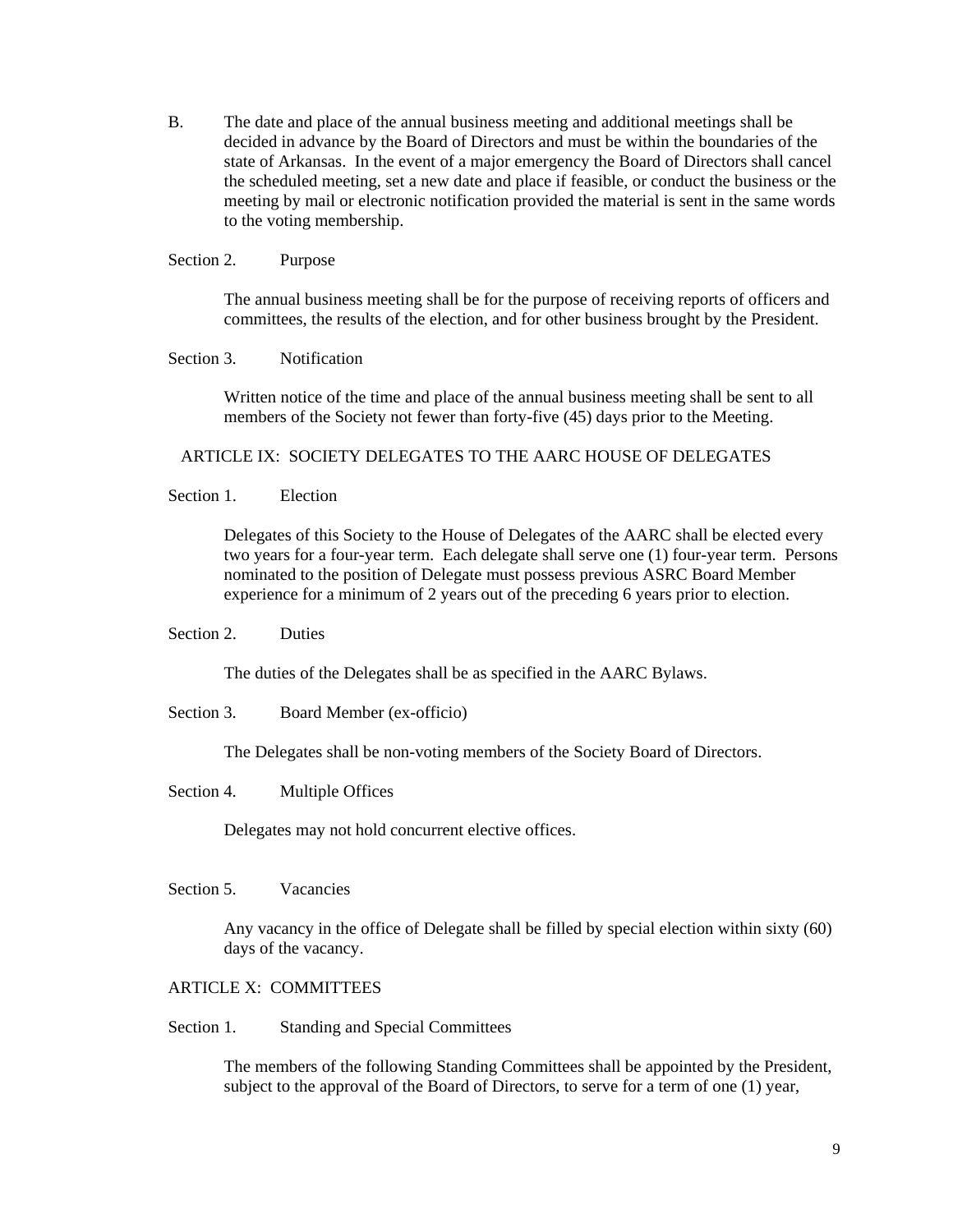except for the PACT committee members, who will serve a minimum of three (3) years. Members of the Program Committee shall be appointed by the Board of Directors.

- 1. Membership 6. Program
- 
- 
- 4. Nominations / Elections 9. Education
- 
- 
- 2. Budget 7. Publications / Website
- 3. Audit 8. Public Relations
	-
- 5. Bylaws 10. Political Advocacy Contact Team (PACT)

Section 2. Special Committees

 Special committees such as the Judicial Committee, may be appointed by the President to meet special needs.

- Section 3. Committee Chairperson's Duties
- A. The Chairperson of each committee shall confer promptly with the members of their respective committee on work assignments.
- B. The Chairperson of each committee may recommend prospective committee members to the President. When possible, the Chairperson of the previous year shall serve as a member of the new committee.
- C. All committee reports shall be made in writing and submitted to the President of the Society at least ten (10) days prior to the meeting at which the report is to be read.
- D. All committee members shall be members is good standing of the AARC. Non-members or physician members may be appointed as consultants to committees.

# Section 4 DUTIES OF COMMITTEES

- A. Membership Committee
	- 1. The committee shall consist of at least one Society Delegate and one other member.
	- 2. They shall be responsible for recruitment activities for the society and shall work closely with the district chairpersons and Vice-Chairpersons to formulate these activities for their specific areas.
	- 3. They shall be responsible for maintaining an accurate mailing list and a system for updating such list in a timely manner.
- B. Budget Committee
	- 1. This Committee shall be composed of the Treasurer, Treasurer-Elect and a Past President and at least one other society member.
	- 2. They propose an annual budget for approval by the Board of Directors.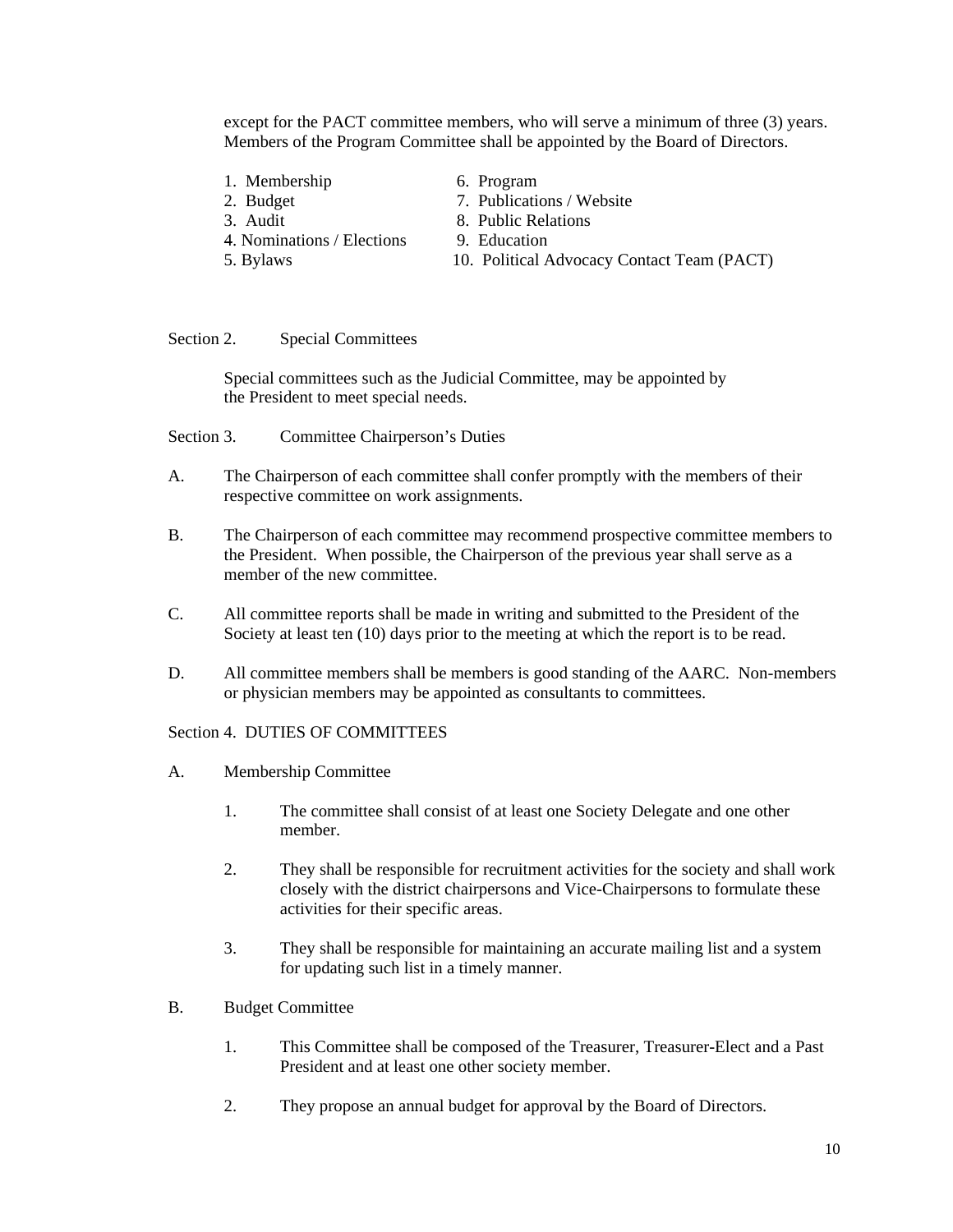3. The Chair of this committee cannot be the Treasurer of the Society.

# C. Audit Committee

- 1. This Committee shall be composed of the President, the President-elect, the Past-Treasurer and at least one other active member.
- 2. They conduct an annual audit of the financial records of the Society and submit such to the Board of Directors.
- 3. The Chair of this committee cannot be the Treasurer of the Society.
- D. Nominations / Elections Committee
	- 1. This Committee shall consist of three (3) active Members who shall serve for a term of one (1) year.
	- 2. This Committee shall prepare for approval by the Board of Directors a slate of officers, district representatives, and delegates for the annual election.
	- 3. The Committee shall consist of at least three (3) members
	- 4. It shall be the duty of the Committee to make the final critical appraisal of candidates to see that the nominations are in the best interests of the AARC and the Society through a consideration of personal qualifications and geographical representations as applicable.
	- 5. This Committee shall prepare the balloting, conduct the election, verify and count ballots for all elections held during the calendar year.

# E. Bylaws Committee

- 1. Shall consist of at least three (3) members, one (1) of whom shall be a pastpresident.
- 2. Shall receive, review, and prepare all Amendments to the Bylaws for submission to the Board of Directors.
- F. Program Committee
	- 1. This Committee shall consist of at least three (3) Members appointed by the Board of Directors.
	- 2. The chairperson will appoint other active members including the President-elect and the Medical Advisor to assist him/her in planning the annual meeting.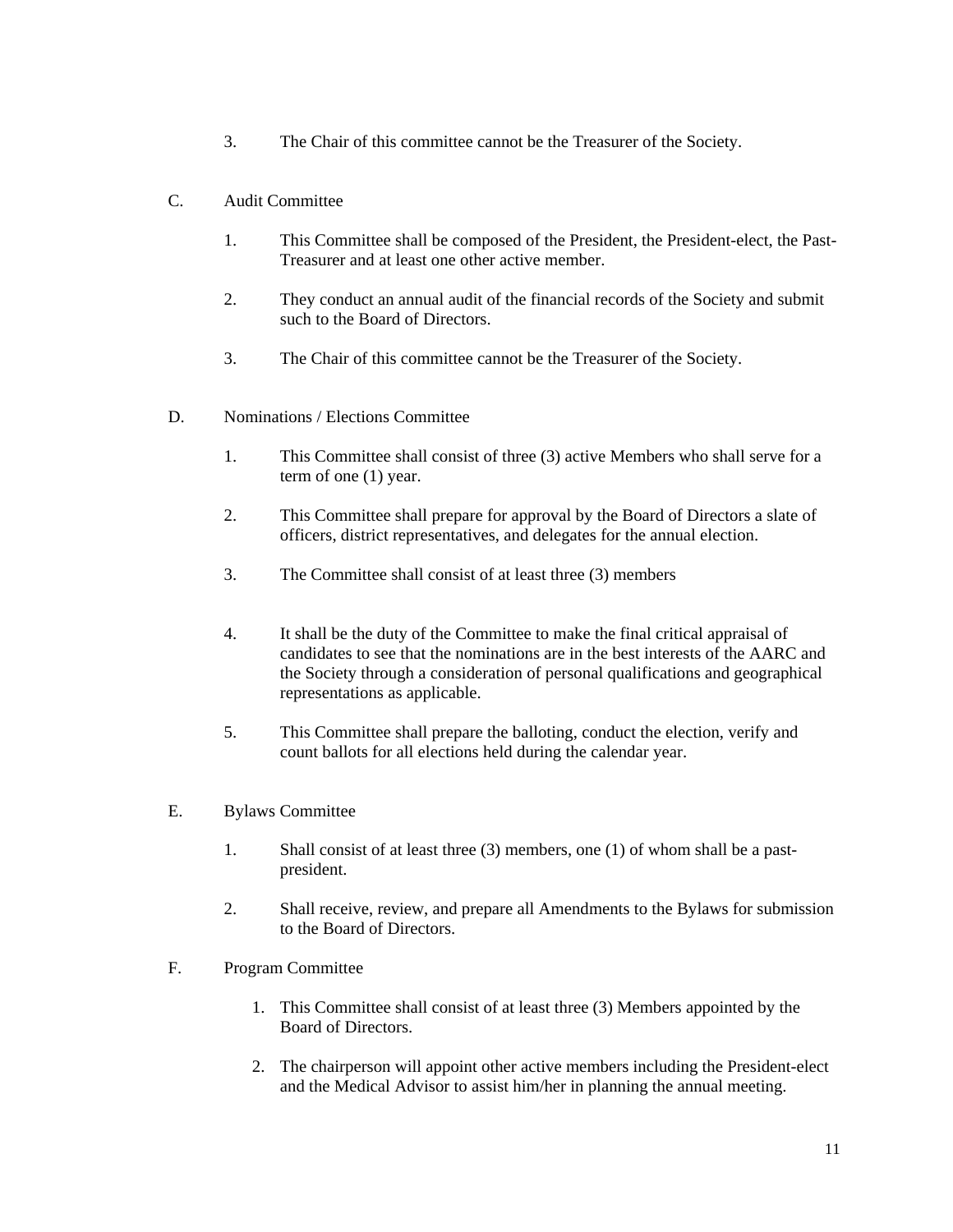- G. Publications/Website Committee
	- 1. This Committee shall consist of at least three (3) Members, one (1) of whom shall be a past-president.
	- 2. This committee shall concern itself with the marketing, content, and writing of informational and educational material, specifically on the ASRC website.
	- 3. This Committee shall concern itself with the publication of a Society Newsletter, if one is deemed necessary by the Board.
- H. Public Relations Committee
	- 1. The Committee shall maintain such liaison as has been established by the Board of Directors with other organizations whose activities may be of interest of the members of this Society. This shall include the preparations of exhibits, programs, and other items to bring the message of respiratory care and the AARC to medical, nursing and hospital groups as well as educational facilities where use of such material can be expected to recruit new people to the field of respiratory care. Such material shall be subject to the approval of the Board of Directors.
	- 2. Review the minutes of all meetings of the District and advise the District Chairperson of any irregularities or other recommendations.
- I. Education Committee
	- 1. Shall consist of three (3) members in which one (1) is recommended to be a faculty member in a Co-ARC approved Entry-level or Advanced Practitioner Program.
	- 2. Shall review, assess the need for and recommend to the Board all educational activities for the ASRC membership.
	- 3. Shall collaborate with the Program Committee in planning and facilitating the educational and student activities of the annual meeting.
- J. Political Advocacy Contact Team
	- 1. This committee shall consist of not fewer than three members, one of them being a past president. Each member will hold a three-year term as set forth by the AARC.
	- 2. This committee will take an active role on issues affecting the profession of respiratory care by establishing contact with state and federal legislators through letters, facsimiles, e-mail and/or personal contact as necessary when important legislative issues arise.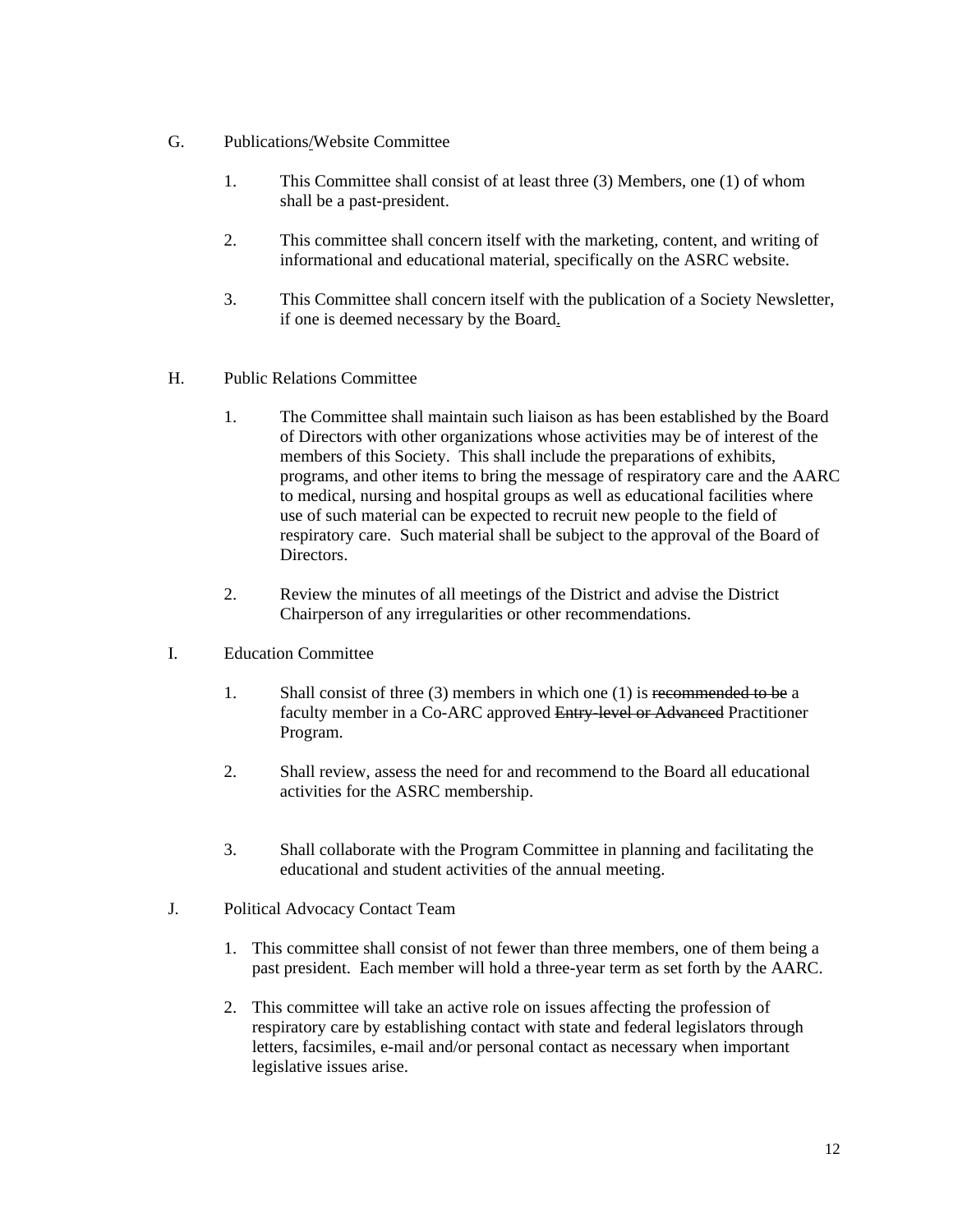## K. Special Committees

Special committees may be appointed by the President, subject to the approval of the Board of Directors.

1. Judicial Committee

(a). Shall consist of four (4) current Board members and may include previous Society officers at the president's request.

(b) Shall be called by the president upon request of any society member to review formal, written complaints against any individual society member charged with any violation of the Society Bylaws or otherwise with a conduct deemed detrimental to the Society or the AARC.

(c) Shall carefully review the complaints. Legal counsel may be summoned at the discretion of the committee chairperson. Committee recommendations shall be forwarded to the full ASRC Board of Directors. If the Board agrees that action should be taken, a copy of documentation shall be sent to the Chairperson of the Judicial Committee of the AARC.

(d) All hearings, meetings and recommendations shall be held in strict confidentiality.

L. Other Duties and Responsibilities

All Committees, standing and special, shall adhere to the Position Description Guidelines, with respect to other duties and responsibilities.

# ARTICLE XI: DISTRICT ORGANZATIONS

- Section 1. Boundaries of Districts
- A. District 1 consists of the following counties:

| Arkansas    | Baxter  | Clay     | Cleburne    | Craighead    |
|-------------|---------|----------|-------------|--------------|
| Crittenden  | Cross   | Fulton   | Greene      | Independence |
| Izard       | Jackson | Lawrence | Lee         | Lonoke       |
| Mississippi | Monroe  | Phillips | Poinsett    | Prairie      |
| Randolph    | Searcy  | Sharp    | St. Francis | Stone        |
| Woodruff    |         |          |             |              |

B. District 2 consists of the following counties:

| Conway  | Faulkner | Perry    |
|---------|----------|----------|
| Pulaski | Saline   | VanBuren |
| White   | Yell     |          |

C. District 3 consists of the following counties: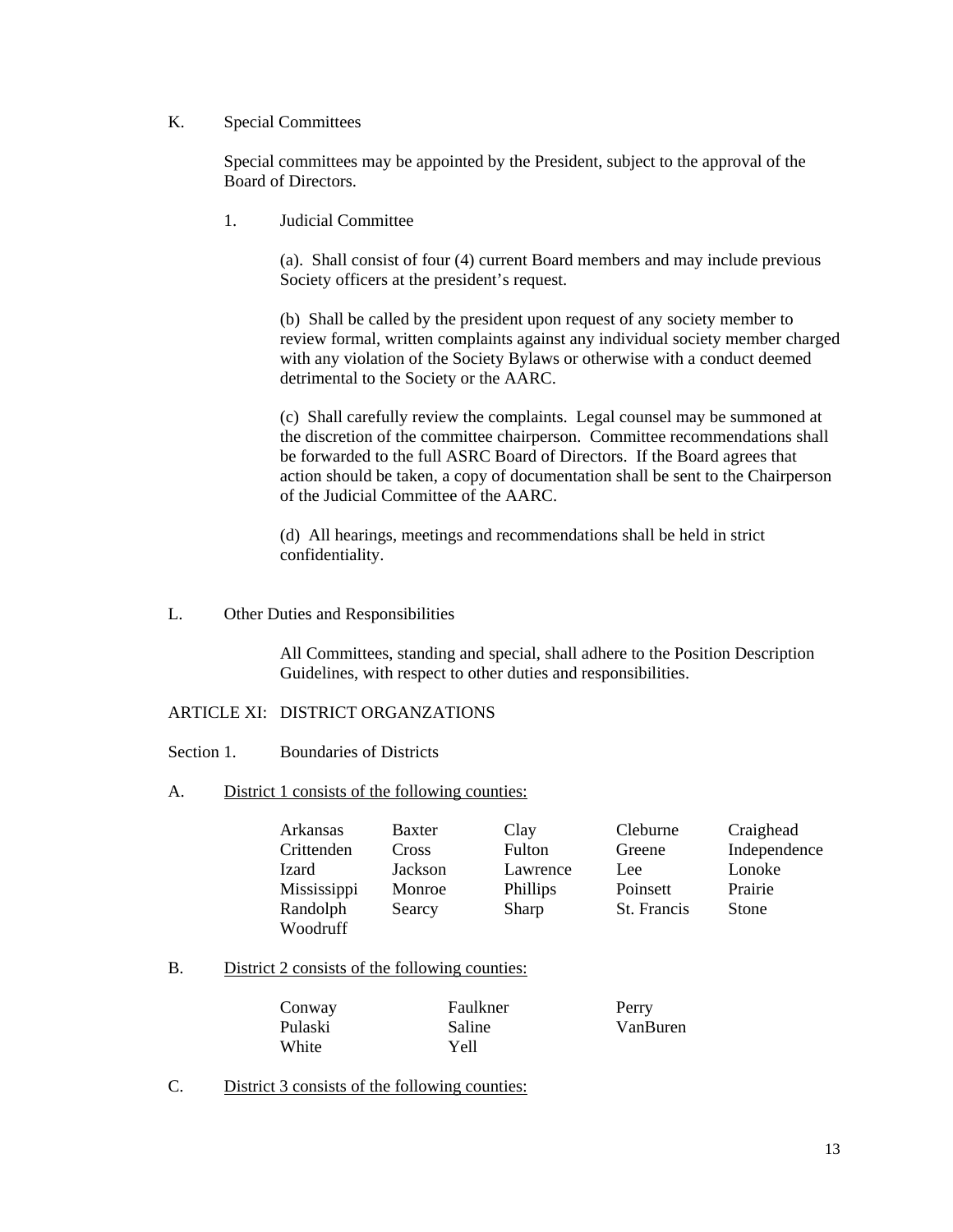| Benton   | Boone     | Carroll    |
|----------|-----------|------------|
| Crawford | Franklin  | Johnson    |
| Madison  | Marion    | Newton     |
| Pope     | Sebastian | Washington |

D. District 4 consists of the following counties:

| Ashley     | <b>Bradley</b>  | Calhoun      | Chicot            | Clarke |
|------------|-----------------|--------------|-------------------|--------|
| Cleveland  | Columbia        | Dallas       | Desha             | Drew   |
| Garland    | Grant           | Hempstead    | <b>Hot Spring</b> | Howard |
| Jefferson  | Lincoln         | Little River | Logan             | Miller |
| Montgomery | <b>Ouachita</b> | Nevada       | Pike              | Polk   |
| Scott      | Sevier          | Union        |                   |        |

Section 2. Officer and District Representation

- A. Each District shall be represented by a Chairperson and a Vice-Chairperson. The Vice-Chairperson shall be elected by the active members of the respective Districts. The Vice-Chairperson shall serve one year as Vice-Chairperson to be followed by a year as Chairperson.
- B. Membership in a District shall be determined by last address of record as noted from the AARC Membership Roster. Those members living outside the boundaries of Arkansas shall be placed in the District of their employment.
- C. Any vacancy that occurs in the office of District Chairperson shall be filled by the Vice-Chairperson of that District. The Vice-Chairperson shall serve the unexpired term of the Chairperson and his or her own one-year term. Vacancies in the office of the Vice-Chairperson shall be filled by special election within sixty (60) days of the vacancy.
- Section 3 Activities

Each District organization shall be encouraged to expand the membership of the District and to develop education activities And such other activities as are consistent with the Article of Incorporation and these Bylaws.

Section 4. District Admission Requirements

Ten (10) or more Active Members of the Society meeting the requirements for affiliation may become a District of the Society, subject to ratification by the Board of Directors of the Society. Members of the District must be members of the State Society.

Section 5. Duties

Copies of the minutes of the educational and business meetings of the District shall be sent to the Society Secretary within thirty (30) days following any meeting.

# ARTICLE XII: SOCIETY MEDICAL ADVISOR